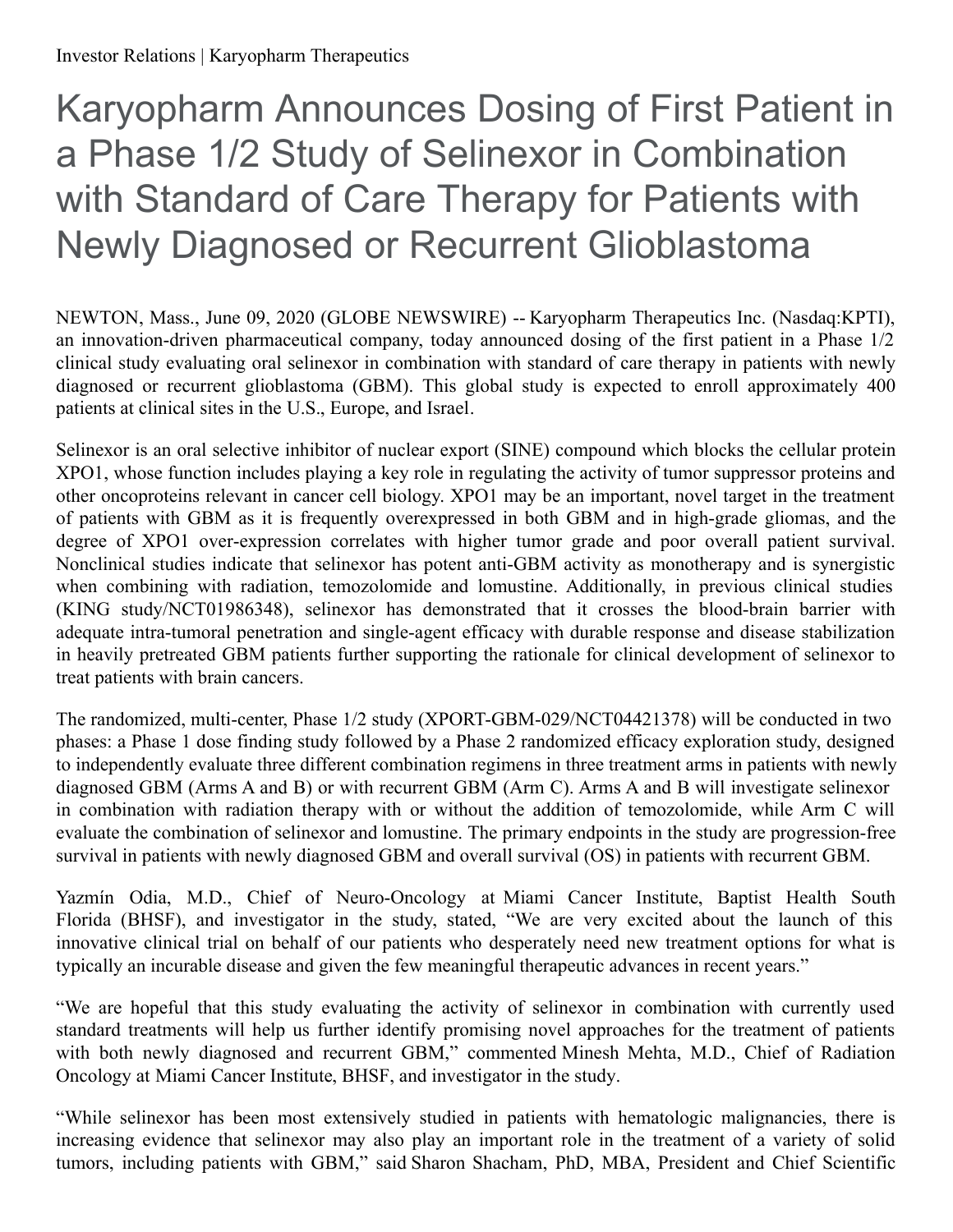Officer of Karyopharm. "We were highly encouraged by the results from our previous Phase 2 KING study, which evaluated selinexor as a single agent in patients with recurrent GBM and demonstrated clear anticancer activity. We now look forward to assessing selinexor's activity in combination with currently used standard of care treatments where we hope it will prove to be synergistic and even more effective."

Selinexor, marketed as XPOVIO®, is currently approved by the U.S. Food and Drug Administration (FDA) as a treatment for patients with relapsed or refractory multiple myeloma. Selinexor is currently the only XPO1 inhibitor approved by the FDA and has been extensively tested in clinical trials across numerous cancer indications worldwide since 2012. Karyopharm has also submitted two additional supplemental New Drug Applications for XPOVIO which are currently under review by the FDA; one is for an expansion of XPOVIO's label to include XPOVIO as a treatment for patients with multiple myeloma after at least one prior line of therapy and the other for the treatment of patients with relapsed or refractory diffuse large B-cell lymphoma (DLBCL).

# About GBM

Glioblastoma Multiforme (GBM) is one of the most common and particularly aggressive forms of brain tumors of primarily glial cell origin. GBM is diagnosed in patients at a median age of 64 years but can occur at any age, including in childhood. GBM is an incurable disease and the prognosis for patients is typically poor due in part to its aggressive and extensive infiltration of surrounding central nervous system tissue and its frequent inaccessibility for surgical resection within the brain. In addition, the blood-brain barrier presents an obstacle for many chemotherapeutic agents, with only small, lipophilic molecules able to reach the tumor. Median survival in patients with newly diagnosed GBM is approximately 15 months and approximately five to seven months in patients with recurrent disease.

## About XPOVIO® (selinexor)

XPOVIO is a first-in-class, oral Selective Inhibitor of Nuclear Export (SINE) compound. XPOVIO functions by selectively binding to and inhibiting the nuclear export protein exportin 1 (XPO1, also called CRM1). XPOVIO blocks the nuclear export of tumor suppressor, growth regulatory and anti-inflammatory proteins, leading to accumulation of these proteins in the nucleus and enhancing their anti-cancer activity in the cell. The forced nuclear retention of these proteins can counteract a multitude of the oncogenic pathways that, unchecked, allow cancer cells with severe DNA damage to continue to grow and divide in an unrestrained fashion. Karyopharm received accelerated U.S. Food and Drug Administration (FDA) approval of XPOVIO in July 2019 in combination with dexamethasone for the treatment of adult patients with relapsed refractory multiple myeloma (RRMM) who have received at least four prior therapies and whose disease is refractory to at least two proteasome inhibitors, at least two immunomodulatory agents, and an anti-CD38 monoclonal antibody. Karyopharm has also submitted a Marketing Authorization Application (MAA) to the European Medicines Agency (EMA) with a request for conditional approval of selinexor. A supplemental New Drug Application was accepted by the FDA seeking accelerated approval for selinexor as a new treatment for patients with relapsed or refractory diffuse large B-cell lymphoma (DLBCL), and selinexor has received Fast Track and Orphan designation and Priority Review from the FDA with a scheduled PDUFA date of June 23, 2020 for this patient population. Selinexor is also being evaluated in several other mid-and later-phase clinical trials across multiple cancer indications, including in multiple myeloma in a pivotal, randomized Phase 3 study in combination with Velcade® (bortezomib) and low-dose dexamethasone (BOSTON), for which Karyopharm announced positive top-line results in March 2020. In May 2020, Karyopharm submitted a supplemental New Drug Application based on data from the Phase 3 BOSTON study. Additional, ongoing trials for selinexor include as a potential backbone therapy in combination with approved myeloma therapies (STOMP), in liposarcoma (SEAL) and in endometrial cancer (SIENDO), among others. Additional Phase 1, Phase 2 and Phase 3 studies are ongoing or currently planned, including multiple studies in combination with approved therapies in a variety of tumor types to further inform Karyopharm's clinical development priorities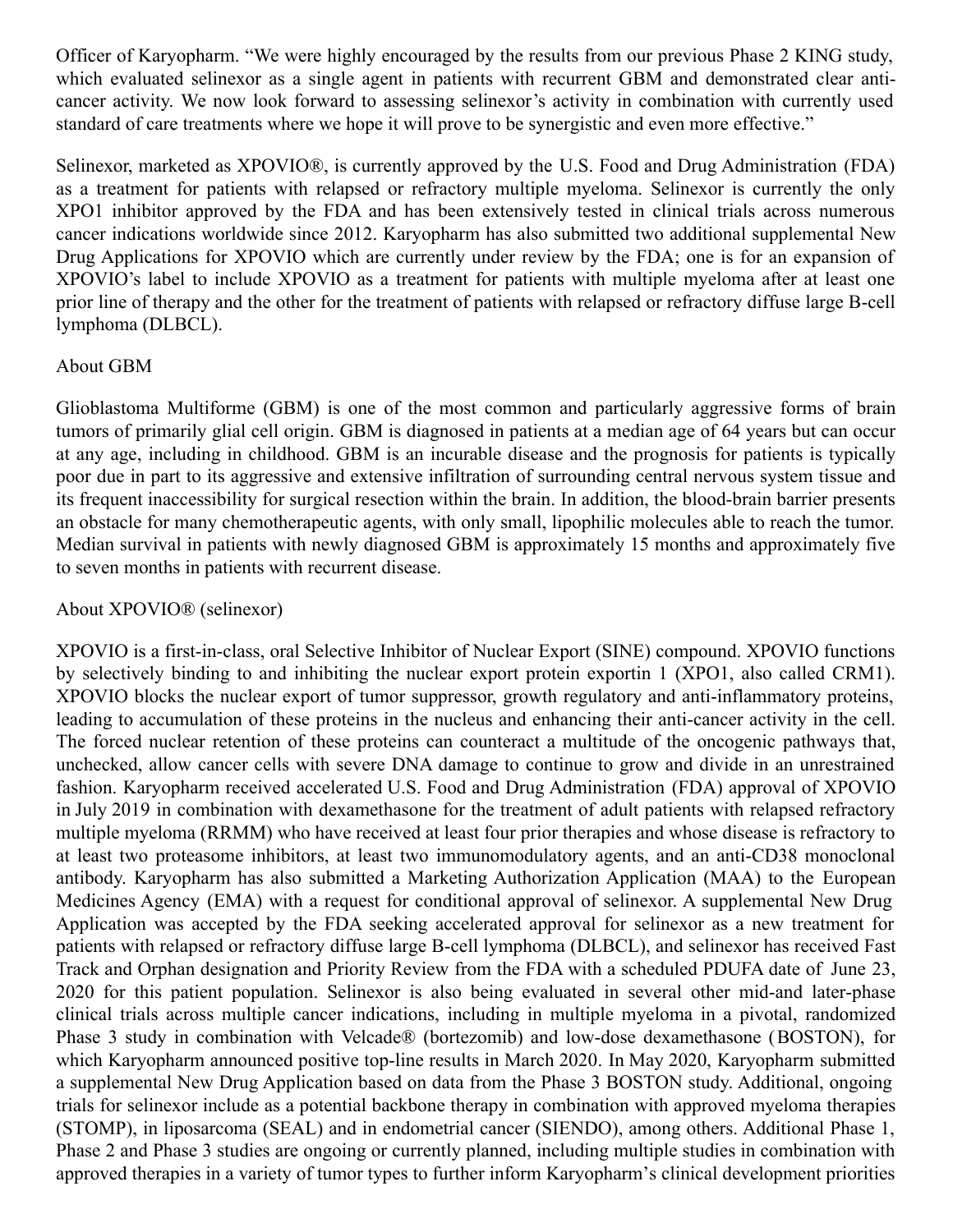for selinexor. Additional clinical trial information for selinexor is available at [www.clinicaltrials.gov](http://www.clinicaltrials.gov/).

For more information about Karyopharm's products or clinical trials, please contact the Medical Information department at:

Tel: +1 (888) 209-9326 Email: [medicalinformation@karyopharm.com](mailto:medicalinformation@karyopharm.com)

# IMPORTANT SAFETY INFORMATION

## Thrombocytopenia

XPOVIO can cause thrombocytopenia, leading to potentially fatal hemorrhage. Thrombocytopenia was reported as an adverse reaction in 74% of patients, and severe (Grade 3-4) thrombocytopenia occurred in 61% of patients treated with XPOVIO. The median time to onset of the first event was 22 days. Bleeding occurred in 23% of patients with thrombocytopenia, clinically significant bleeding occurred in 5% of patients with thrombocytopenia and fatal hemorrhage occurred in <1% of patients.

Monitor platelet counts at baseline, during treatment, and as clinically indicated. Monitor more frequently during the first two months of treatment. Institute platelet transfusion and/or other treatments as clinically indicated. Monitor patients for signs and symptoms of bleeding and evaluate promptly. Interrupt and/or reduce dose, or permanently discontinue based on severity of adverse reaction.

## Neutropenia

XPOVIO can cause neutropenia, potentially increasing the risk of infection. Neutropenia was reported as an adverse reaction in 34% of patients, and severe (Grade 3-4) neutropenia occurred in 21% of patients treated with XPOVIO. The median time to onset of the first event was 25 days. Febrile neutropenia was reported in 3% of patients.

Obtain neutrophil counts at baseline, during treatment, and as clinically indicated. Monitor more frequently during the first two months of treatment. Monitor patients for signs and symptoms of concomitant infection and evaluate promptly. Consider supportive measures including antimicrobials for signs of infection and use of growth factors (e.g., G-CSF). Interrupt and/or reduce dose, or permanently discontinue based on severity of adverse reaction.

## Gastrointestinal Toxicity

Gastrointestinal toxicities occurred in patients treated with XPOVIO.

## Nausea/Vomiting

Nausea was reported as an adverse reaction in 72% of patients, and Grade 3 nausea occurred in 9% of patients treated with XPOVIO. The median time to onset of the first nausea event was 3 days.

Vomiting was reported in 41% of patients, and Grade 3 vomiting occurred in 4% of patients treated with XPOVIO. The median time to onset of the first vomiting event was 5 days.

Provide prophylactic 5-HT3 antagonists and/or other anti-nausea agents, prior to and during treatment with XPOVIO. Manage nausea/vomiting by dose interruption, reduction, and/or discontinuation. Administer intravenous fluids and replace electrolytes to prevent dehydration in patients at risk. Use additional antinausea medications as clinically indicated.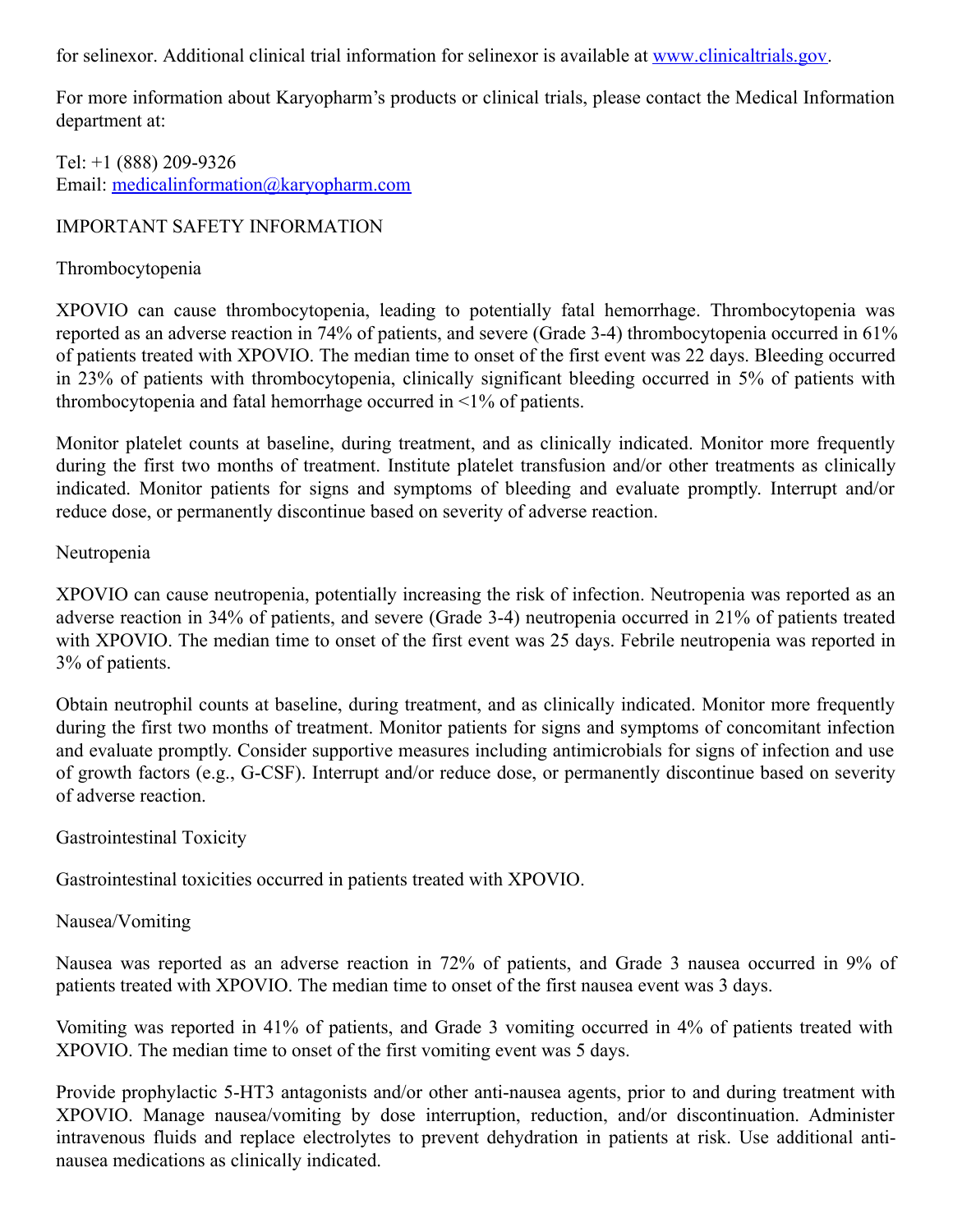# Diarrhea

Diarrhea was reported as an adverse reaction in 44% of patients, and Grade 3 diarrhea occurred in 6% of patients treated with XPOVIO. The median time to onset of diarrhea was 15 days.

Manage diarrhea by dose modifications and/or standard anti-diarrheal agents; administer intravenous fluids to prevent dehydration in patients at risk.

## Anorexia/Weight Loss

Anorexia was reported as an adverse reaction in 53% of patients, and Grade 3 anorexia occurred in 5% of patients treated with XPOVIO. The median time to onset of anorexia was 8 days.

Weight loss was reported as an adverse reaction in 47% of patients, and Grade 3 weight loss occurred in 1% of patients treated with XPOVIO. The median time to onset of weight loss was 15 days.

Monitor patient weight at baseline, during treatment, and as clinically indicated. Monitor more frequently during the first two months of treatment. Manage anorexia and weight loss with dose modifications, appetite stimulants, and nutritional support.

# Hyponatremia

XPOVIO can cause hyponatremia; 39% of patients treated with XPOVIO experienced hyponatremia, 22% of patients experienced Grade 3 or 4 hyponatremia. The median time to onset of the first event was 8 days.

Monitor sodium level at baseline, during treatment, and as clinically indicated. Monitor more frequently during the first two months of treatment. Correct sodium levels for concurrent hyperglycemia (serum glucose >150 mg/dL) and high serum paraprotein levels. Treat hyponatremia per clinical guidelines (intravenous saline and/or salt tablets), including dietary review. Interrupt and/or reduce dose, or permanently discontinue based on severity of adverse reaction.

## Infections

In patients receiving XPOVIO, 52% of patients experienced any grade of infection. Upper respiratory tract infection of any grade occurred in 21%, pneumonia in 13%, and sepsis in 6% of patients. Grade  $\geq 3$  infections were reported in 25% of patients, and deaths resulting from an infection occurred in 4% of patients. The most commonly reported Grade  $\geq$ 3 infections were pneumonia in 9% of patients, followed by sepsis in 6%. The median time to onset was 54 days for pneumonia and 42 days for sepsis. Most infections were not associated with neutropenia and were caused by non-opportunistic organisms.

## Neurological Toxicity

Neurological toxicities occurred in patients treated with XPOVIO.

Neurological adverse reactions including dizziness, syncope, depressed level of consciousness, and mental status changes (including delirium and confusional state) occurred in 30% of patients, and severe events (Grade 3-4) occurred in 9% of patients treated with XPOVIO. Median time to the first event was 15 days.

Optimize hydration status, hemoglobin level, and concomitant medications to avoid exacerbating dizziness or mental status changes.

Embryo-Fetal Toxicity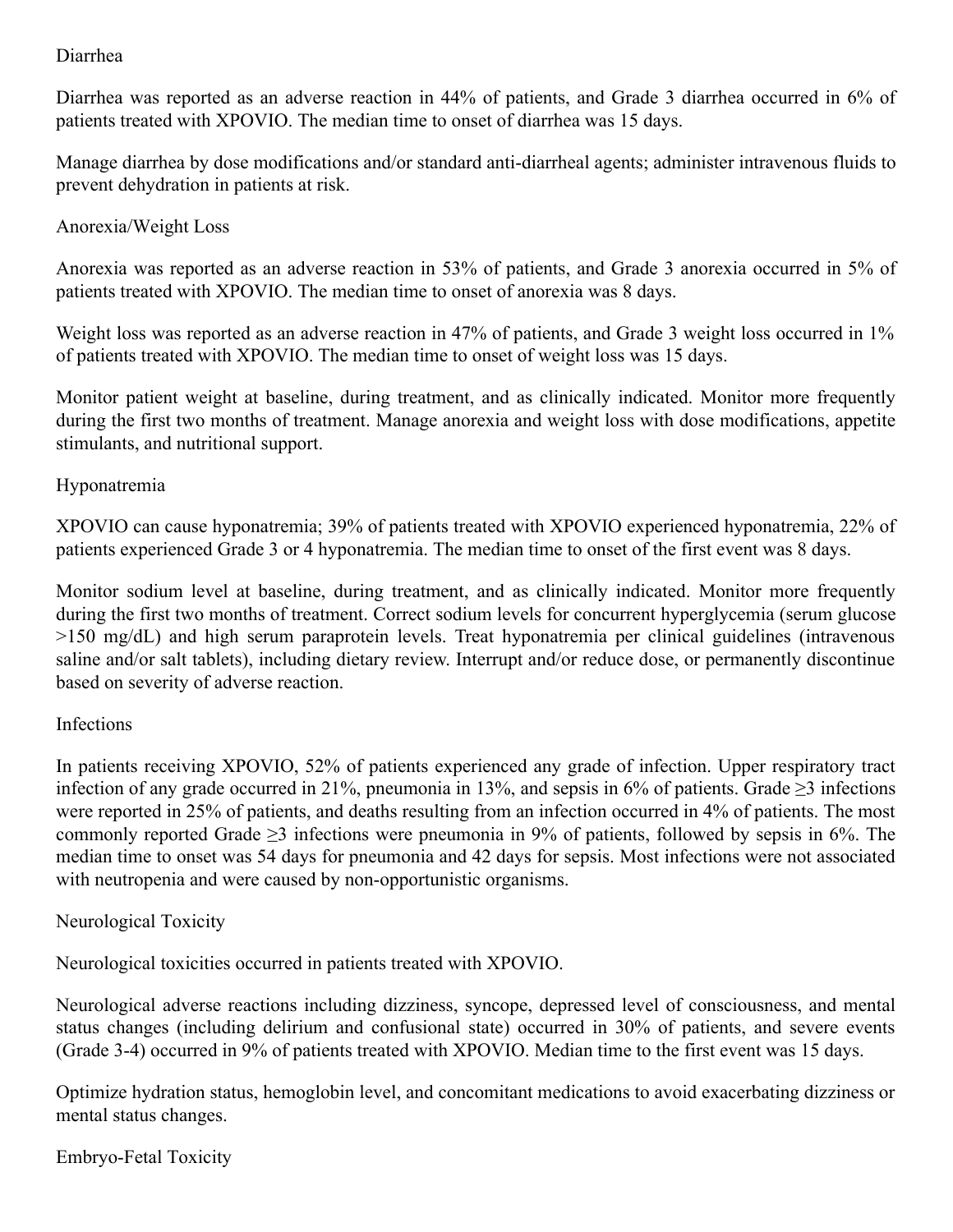Based on data from animal studies and its mechanism of action, XPOVIO can cause fetal harm when administered to a pregnant woman. Selinexor administration to pregnant animals during organogenesis resulted in structural abnormalities and alterations to growth at exposures below those occurring clinically at the recommended dose.

Advise pregnant women of the potential risk to a fetus. Advise females of reproductive potential and males with a female partner of reproductive potential to use effective contraception during treatment with XPOVIO and for 1 week after the last dose.

## ADVERSE REACTIONS

The most common adverse reactions (incidence  $\geq 20\%$ ) are thrombocytopenia, fatigue, nausea, anemia, decreased appetite, decreased weight, diarrhea, vomiting, hyponatremia, neutropenia, leukopenia, constipation, dyspnea, and upper respiratory tract infection.

The treatment discontinuation rate due to adverse reactions was 27%; 53% of patients had a reduction in the XPOVIO dose, and 65.3% had the dose of XPOVIO interrupted. The most frequent adverse reactions requiring permanent discontinuation in 4% or greater of patients who received XPOVIO included fatigue, nausea, and thrombocytopenia. The rate of fatal adverse reactions was 8.9%.

Please see XPOVIO Full Prescribing Information available at [www.XPOVIO.com](https://www.globenewswire.com/Tracker?data=8KO0Ci57UezNxI3tDp2TY3B2ply__YXcute9YlTvmPm1UgoYTVYP9UpnHJsNrtuKJXptSQ8fAtcm0ZFCr_bxyR6KYDQ5r7Wpj6-RgouRBGHIlcrDrOEJm0pUb6HkyffcAtRMSziGRJ4cOCCKTuz9V2TZIP31m9naFZboxBNT3FqtfCGZrWXBuRN3TehL8zGXxZjH7wb15yA3kL-ZzTBdw6MkUvCzWxgymkmckK_kOhU=).

# About Karyopharm Therapeutics

Karyopharm Therapeutics Inc. (Nasdaq: KPTI) is an innovation-driven pharmaceutical company dedicated to the discovery, development, and commercialization of novel first-in-class drugs directed against nuclear export and related targets for the treatment of cancer and other major diseases. Karyopharm's Selective Inhibitor of Nuclear Export (SINE) compounds function by binding with and inhibiting the nuclear export protein XPO1 (or CRM1). Karyopharm's lead compound, XPOVIO® (selinexor), received accelerated approval from the U.S. Food and Drug Administration (FDA) in July 2019 in combination with dexamethasone as a treatment for patients with heavily pretreated multiple myeloma. In May 2020, Karyopharm submitted a supplemental New Drug Application requesting approval for XPOVIO as a new treatment for patients with multiple myeloma after at least one prior line of therapy based on the data from the Phase 3 BOSTON study. A Marketing Authorization Application for selinexor is also currently under review by the European Medicines Agency. A supplemental New Drug Application was also accepted by the FDA seeking accelerated approval for selinexor as a new treatment for adult patients with relapsed or refractory diffuse large B-cell lymphoma (DLBCL). In addition to single-agent and combination activity against a variety of human cancers, SINE compounds have also shown biological activity in models of neurodegeneration, inflammation, autoimmune disease, certain viruses and wound-healing. Karyopharm has several investigational programs in clinical or preclinical development. For more information, please visit [www.karyopharm.com](http://www.karyopharm.com/).

## Forward-Looking Statements

This press release contains forward-looking statements within the meaning of The Private Securities Litigation Reform Act of 1995. Such forward-looking statements include those regarding Karyopharm's expectations and plans relating to selinexor as a potential treatment for patients with GBM; the design and execution of a global randomized clinical trial to study this potential application of selinexor and the therapeutic potential of and potential clinical development plans for Karyopharm's drug candidates. Such statements are subject to numerous important factors, risks and uncertainties, many of which are beyond Karyopharm's control, that may cause actual events or results to differ materially from Karyopharm's current expectations. For example, there can be no guarantee that Karyopharm will successfully complete necessary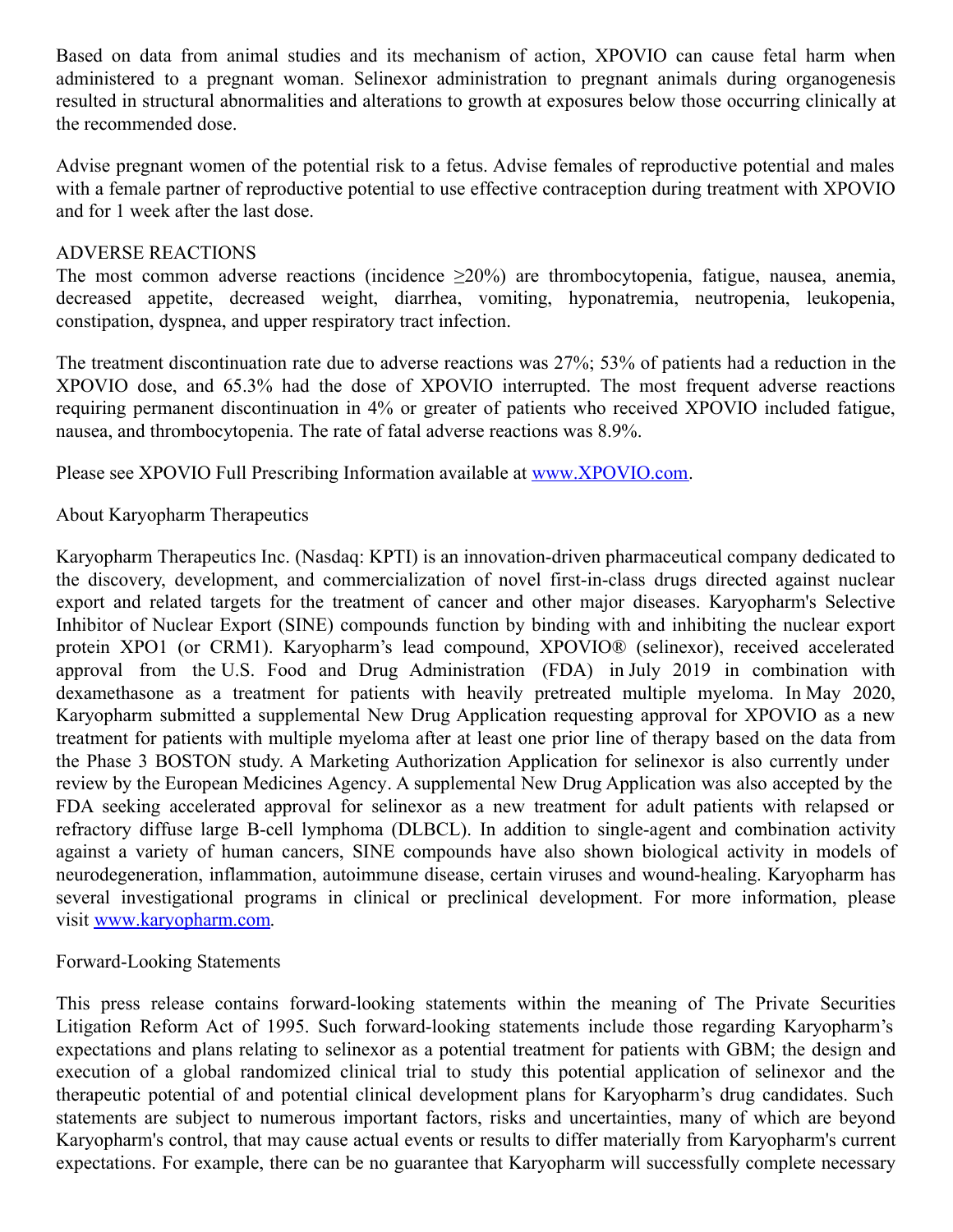clinical development phases of selinexor in this indication; that data from a clinical trial of selinexor would support its use in treatment of patients with GBM; or that regulators will approve the use of selinexor in patients with GBM. Further, there can be no guarantee that any positive developments in the development or commercialization of Karyopharm's drug candidate portfolio will result in stock price appreciation. Management's expectations and, therefore, any forward-looking statements in this press release could also be affected by risks and uncertainties relating to a number of other factors, including the following: the risk that the COVID-19 pandemic could disrupt Karyopharm's business more severely than it currently anticipates, including by reducing sales of XPOVIO, interrupting or delaying research and development efforts, impacting the ability to procure sufficient supply for the development and commercialization of selinexor or other product candidates, delaying ongoing or planned clinical trials, impeding the execution of business plans, planned regulatory milestones and timelines, or inconveniencing patients; the adoption of selinexor for treatment of GBM in the commercial marketplace, the timing and costs involved in commercializing selinexor for such indication or any of Karyopharm's drug candidates that receive regulatory approval; the ability to retain regulatory approval of selinexor for such indication or any of Karyopharm's drug candidates that receive regulatory approval; Karyopharm's results of clinical trials and preclinical studies, including subsequent analysis of existing data and new data received from ongoing and future studies; the content and timing of decisions made by the U.S. Food and Drug Administration and other regulatory authorities, investigational review boards at clinical trial sites and publication review bodies, including with respect to the need for additional clinical studies; the ability of Karyopharm or its third party collaborators or successors in interest to fully perform their respective obligations under the applicable agreement and the potential future financial implications of such agreement; Karyopharm's ability to obtain and maintain requisite regulatory approvals and to enroll patients in its clinical trials; unplanned cash requirements and expenditures; development of drug candidates by Karyopharm's competitors for indications in which Karyopharm is currently developing its drug candidates; and Karyopharm's ability to obtain, maintain and enforce patent and other intellectual property protection for any drug candidates it is developing. These and other risks are described under the caption "Risk Factors" in Karyopharm's Quarterly Report on Form 10-Q for the quarter ended March 31, 20, which was filed with the Securities and Exchange Commission (SEC) on May 5, 2020, and in other filings that Karyopharm may make with the SEC in the future. Any forwardlooking statements contained in this press release speak only as of the date hereof, and, except as required by law, Karyopharm expressly disclaims any obligation to update any forward-looking statements, whether as a result of new information, future events or otherwise.

Contacts:

Investors: Karyopharm Therapeutics Inc. Ian Karp, Vice President, Investor and Public Relations 857-297-2241 |  $ikarp@karyopharm.com$ 

Media:

FTI Consulting Simona Kormanikova or Robert Stanislaro 212-850-5600 [|Simona.Kormanikova@fticonsulting.com](https://www.globenewswire.com/Tracker?data=skp5k3wmJIKCznai4WbNVcfFTmbySi1VArVqgi6asneJ3PR_-9sprwkCIboNtMt3wjX6kcPuq5MxlQpNCwNwHuP-Ig3VgkNx6APNMREQvfUGz2IOMphiRectBerv7xC_c8o_T6E-zAtianMVBQvDiQ==) or [robert.stanislaro@fticonsulting.com](mailto:robert.stanislaro@fticonsulting.com)